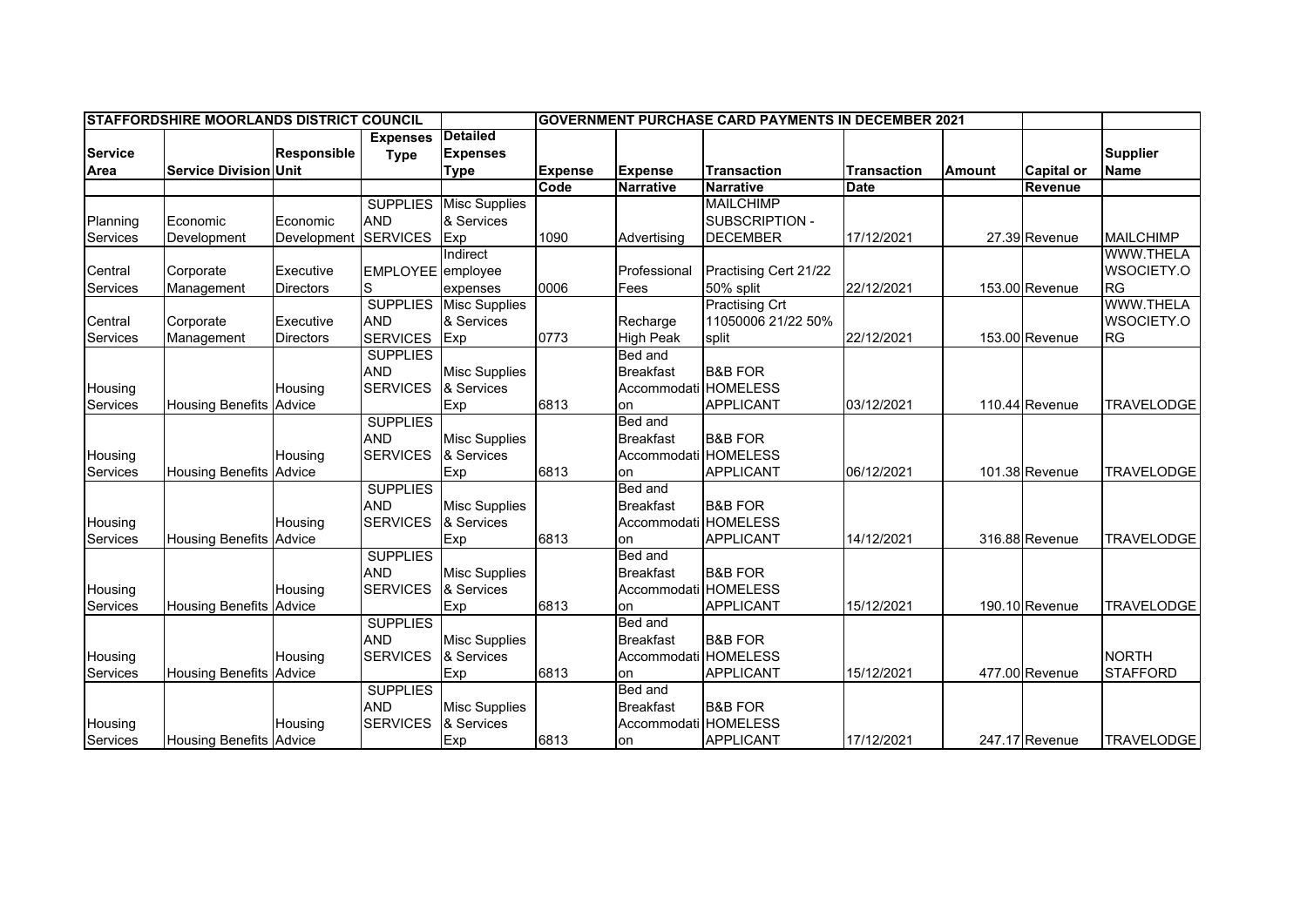|          |                                |         | <b>SUPPLIES</b> |                      |      | Bed and              |                    |            |                |                   |
|----------|--------------------------------|---------|-----------------|----------------------|------|----------------------|--------------------|------------|----------------|-------------------|
|          |                                |         | <b>AND</b>      | <b>Misc Supplies</b> |      | <b>Breakfast</b>     | <b>B&amp;B FOR</b> |            |                |                   |
| Housing  |                                | Housing | <b>SERVICES</b> | & Services           |      | Accommodati HOMELESS |                    |            |                |                   |
| Services | <b>Housing Benefits Advice</b> |         |                 | Exp                  | 6813 | on                   | <b>APPLICANT</b>   | 17/12/2021 | 162.94 Revenue | <b>TRAVELODGE</b> |
|          |                                |         | <b>SUPPLIES</b> |                      |      | <b>Bed and</b>       |                    |            |                |                   |
|          |                                |         | <b>AND</b>      | <b>Misc Supplies</b> |      | <b>Breakfast</b>     | <b>B&amp;B FOR</b> |            |                |                   |
| Housing  |                                | Housing | <b>SERVICES</b> | & Services           |      | Accommodati HOMELESS |                    |            |                |                   |
| Services | <b>Housing Benefits</b>        | Advice  |                 | Exp                  | 6813 | on                   | <b>APPLICANT</b>   | 20/12/2021 | 320.51 Revenue | <b>TRAVELODGE</b> |
|          |                                |         | <b>SUPPLIES</b> |                      |      | Bed and              |                    |            |                |                   |
|          |                                |         | <b>AND</b>      | <b>Misc Supplies</b> |      | <b>Breakfast</b>     | <b>B&amp;B FOR</b> |            |                |                   |
| Housing  |                                | Housing | <b>SERVICES</b> | & Services           |      | Accommodati HOMELESS |                    |            |                |                   |
| Services | <b>Housing Benefits Advice</b> |         |                 | Exp                  | 6813 | on                   | <b>APPLICANT</b>   | 20/12/2021 | 278.86 Revenue | <b>TRAVELODGE</b> |
|          |                                |         | <b>SUPPLIES</b> |                      |      | Bed and              |                    |            |                |                   |
|          |                                |         | <b>AND</b>      | <b>Misc Supplies</b> |      | <b>Breakfast</b>     | <b>B&amp;B FOR</b> |            |                | <b>PALACE</b>     |
| Housing  |                                | Housing | <b>SERVICES</b> | & Services           |      | Accommodati HOMELESS |                    |            |                | <b>HOTEL</b>      |
| Services | <b>Housing Benefits Advice</b> |         |                 | Exp                  | 6813 | on                   | <b>APPLICANT</b>   | 20/12/2021 | 190.00 Revenue | <b>BUXTON</b>     |
|          |                                |         | <b>SUPPLIES</b> |                      |      | Bed and              |                    |            |                |                   |
|          |                                |         | <b>AND</b>      | <b>Misc Supplies</b> |      | <b>Breakfast</b>     | <b>B&amp;B FOR</b> |            |                |                   |
| Housing  |                                | Housing | <b>SERVICES</b> | & Services           |      | Accommodati HOMELESS |                    |            |                |                   |
| Services | <b>Housing Benefits</b>        | Advice  |                 | Exp                  | 6813 | on                   | <b>APPLICANT</b>   | 20/12/2021 | 31.68 Revenue  | <b>TRAVELODGE</b> |
|          |                                |         |                 |                      |      | Bed and              |                    |            |                |                   |
|          |                                |         | <b>SUPPLIES</b> | <b>Misc Supplies</b> |      | <b>Breakfast</b>     | <b>B&amp;B FOR</b> |            |                |                   |
| Housing  |                                | Housing | <b>AND</b>      | & Services           |      | Accommodati HOMELESS |                    |            |                |                   |
| Services | <b>Housing Benefits Advice</b> |         | <b>SERVICES</b> | Exp                  | 6813 | on                   | <b>APPLICANT</b>   | 20/12/2021 | 268.38 Revenue | <b>TRAVELODGE</b> |
|          |                                |         |                 |                      |      | Bed and              |                    |            |                |                   |
|          |                                |         | <b>SUPPLIES</b> | <b>Misc Supplies</b> |      | <b>Breakfast</b>     | <b>B&amp;B FOR</b> |            |                | <b>PALACE</b>     |
| Housing  |                                | Housing | <b>AND</b>      | & Services           |      | Accommodati HOMELESS |                    |            |                | <b>HOTEL</b>      |
| Services | <b>Housing Benefits Advice</b> |         | <b>SERVICES</b> | Exp                  | 6813 | on                   | <b>APPLICANT</b>   | 20/12/2021 | 135 Revenue    | <b>BUXTON</b>     |
|          |                                |         |                 |                      |      | Bed and              |                    |            |                |                   |
|          |                                |         | <b>SUPPLIES</b> | <b>Misc Supplies</b> |      | <b>Breakfast</b>     | <b>B&amp;B FOR</b> |            |                |                   |
| Housing  |                                | Housing | <b>AND</b>      | & Services           |      | Accommodati HOMELESS |                    |            |                |                   |
| Services | <b>Housing Benefits Advice</b> |         | <b>SERVICES</b> | Exp                  | 6813 | on                   | <b>APPLICANT</b>   | 20/12/2021 | 303.3 Revenue  | <b>TRAVELODGE</b> |
|          |                                |         |                 |                      |      | Bed and              |                    |            |                |                   |
|          |                                |         | <b>SUPPLIES</b> | <b>Misc Supplies</b> |      | <b>Breakfast</b>     | <b>B&amp;B FOR</b> |            |                |                   |
| Housing  |                                | Housing | <b>AND</b>      | & Services           |      | Accommodati HOMELESS |                    |            |                |                   |
| Services | <b>Housing Benefits Advice</b> |         | <b>SERVICES</b> | Exp                  | 6813 | on                   | <b>APPLICANT</b>   | 21/12/2021 | 380.2 Revenue  | <b>TRAVELODGE</b> |
|          |                                |         |                 |                      |      | Bed and              |                    |            |                |                   |
|          |                                |         | <b>SUPPLIES</b> | <b>Misc Supplies</b> |      | <b>Breakfast</b>     | <b>B&amp;B FOR</b> |            |                | <b>PALACE</b>     |
| Housing  |                                | Housing | <b>AND</b>      | & Services           |      | Accommodati HOMELESS |                    |            |                | <b>HOTEL</b>      |
| Services | <b>Housing Benefits Advice</b> |         | <b>SERVICES</b> | Exp                  | 6813 | on                   | <b>APPLICANT</b>   | 21/12/2021 | 55 Revenue     | <b>BUXTON</b>     |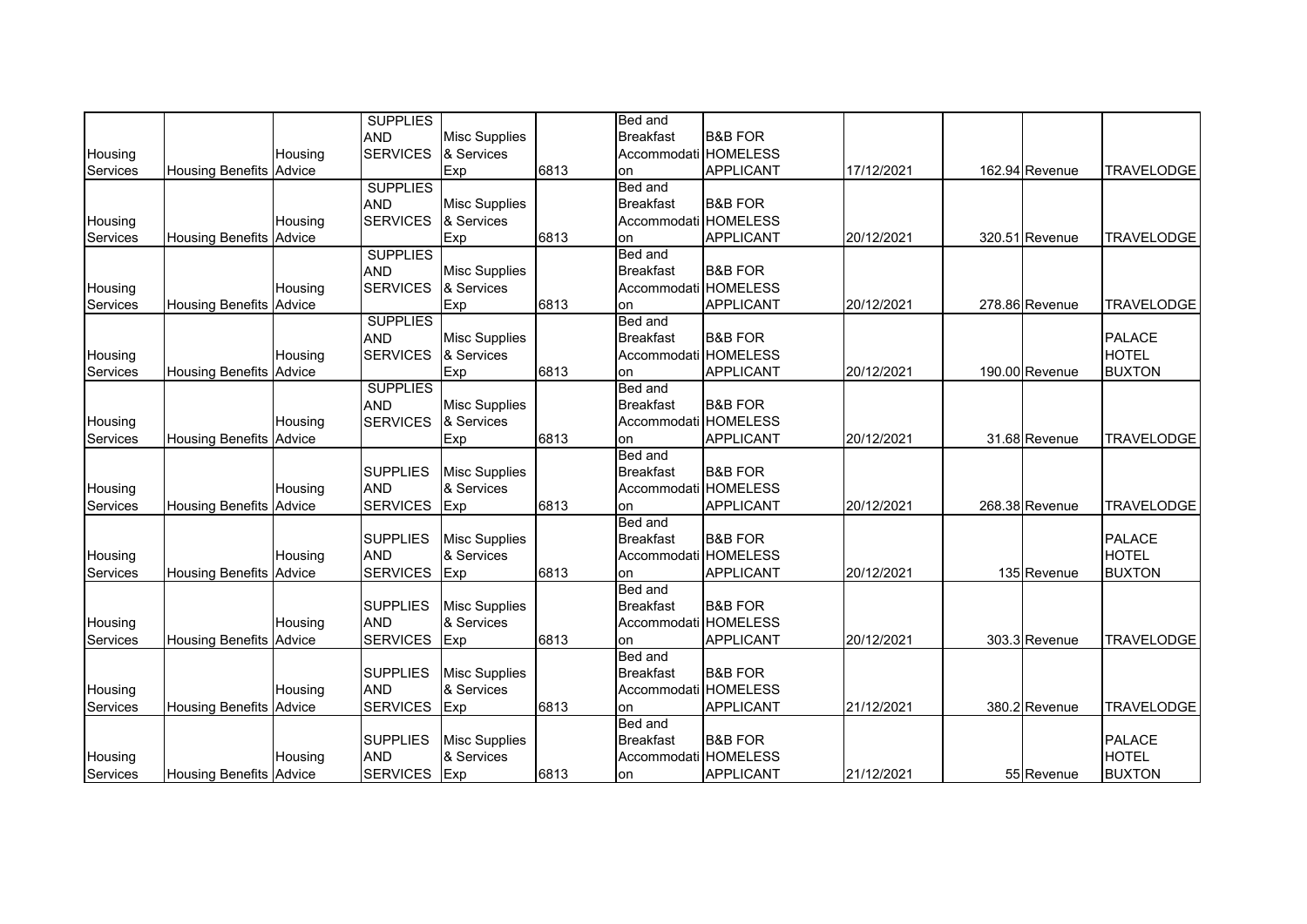|             |                               |                 |                   |                      |      | <b>Bed and</b>       |                               |            |                |                     |
|-------------|-------------------------------|-----------------|-------------------|----------------------|------|----------------------|-------------------------------|------------|----------------|---------------------|
|             |                               |                 | <b>SUPPLIES</b>   | <b>Misc Supplies</b> |      | <b>Breakfast</b>     | <b>B&amp;B FOR</b>            |            |                |                     |
| Housing     |                               | Housing         | <b>AND</b>        | & Services           |      | Accommodati HOMELESS |                               |            |                |                     |
| Services    | <b>Housing Benefits</b>       | Advice          | <b>SERVICES</b>   | Exp                  | 6813 | on                   | <b>APPLICANT</b>              | 29/12/2021 | 163.85 Revenue | <b>TRAVELODGE</b>   |
|             |                               |                 |                   |                      |      |                      | <b>GDPR/DATA</b>              |            |                |                     |
|             |                               |                 |                   |                      |      |                      | 16400920                      |            |                |                     |
|             |                               |                 |                   |                      |      |                      | PROTECTION ACT                |            |                |                     |
|             |                               |                 | <b>SUPPLIES</b>   | <b>Misc Supplies</b> |      |                      | 2018 APPLICATION              |            |                |                     |
| Central     | <b>Central Services</b>       | Register of     | <b>AND</b>        | & Services           |      | Recharge             | <b>HPBC</b>                   |            |                | WWW.ICO.OR          |
| Services    | to the Public                 | Electors        | <b>SERVICES</b>   | Exp                  | 0773 | <b>High Peak</b>     | ICO:00015032159               | 08/12/2021 | 60 Revenue     | G.UK                |
|             |                               |                 |                   |                      |      |                      | <b>GDPR/DATA</b>              |            |                |                     |
|             |                               |                 |                   |                      |      |                      | PROTECTION ACT                |            |                |                     |
|             |                               |                 |                   |                      |      |                      |                               |            |                |                     |
|             |                               |                 | <b>SUPPLIES</b>   |                      |      |                      | 2018 APPLICATION              |            |                |                     |
| Central     | <b>Central Services</b>       | Register of     | <b>AND</b>        | Grants &             |      |                      | <b>SMDC</b>                   |            |                | WWW.ICO.OR          |
| Services    | to the Public                 | Electors        | <b>SERVICES</b>   | Subscriptions        | 0920 |                      | Subscriptions ICO:00018501012 | 20/12/2021 | 40 Revenue     | G.UK                |
| Environment |                               |                 |                   |                      |      |                      |                               |            |                |                     |
| al and      |                               |                 |                   | Indirect             |      |                      | <b>MEMBERSHIP FEE</b>         |            |                |                     |
| Regulatory  | Environmental                 | Env Health -    | EMPLOYEE employee |                      |      | Professional         | FOR an employee               |            |                | <b>CHARTERED</b>    |
| Services    | Health                        | Admin           | S                 | expenses             | 0006 | Fees                 | $(50\%)$                      | 06/12/2021 | 119.5 Revenue  | <b>INSTITUTE OF</b> |
| Environment |                               |                 |                   |                      |      |                      |                               |            |                |                     |
| al and      |                               |                 | <b>SUPPLIES</b>   | <b>Misc Supplies</b> |      |                      | <b>MEMBERSHIP</b>             |            |                |                     |
| Regulatory  | Environmental                 | Env Health -    | <b>AND</b>        | & Services           |      | Recharge             | 17100006 an                   |            |                | <b>CHARTERED</b>    |
| Services    | Health                        | Admin           | <b>SERVICES</b>   | Exp                  | 0773 | <b>High Peak</b>     | employee (50%)                | 06/12/2021 | 119.5 Revenue  | <b>INSTITUTE OF</b> |
| Environment |                               |                 |                   |                      |      |                      |                               |            |                |                     |
| al and      |                               |                 |                   | Indirect             |      |                      | <b>MEMBERSHIP FEE</b>         |            |                |                     |
| Regulatory  | Environmental                 | Env Health -    | EMPLOYEE employee |                      |      | Professional         | FOR an employee               |            |                | <b>CHARTERED</b>    |
| Services    | Health                        | Admin           | S                 | expenses             | 0006 | Fees                 | (50%                          | 07/12/2021 | 119.5 Revenue  | <b>INSTITUTE OF</b> |
| Environment |                               |                 |                   |                      |      |                      |                               |            |                |                     |
| al and      |                               |                 | <b>SUPPLIES</b>   | <b>Misc Supplies</b> |      |                      | <b>MEMBERSHIP</b>             |            |                |                     |
| Regulatory  | Environmental                 | Env Health -    | <b>AND</b>        | & Services           |      | Recharge             | 17100006 an                   |            |                | <b>CHARTERED</b>    |
| Services    | Health                        | Admin           | <b>SERVICES</b>   | Exp                  | 0773 | <b>High Peak</b>     | employee (50%)                | 07/12/2021 | 119.5 Revenue  | <b>INSTITUTE OF</b> |
|             |                               | Revenue and     |                   | Indirect             |      |                      | <b>MEMBERSHIP FEE</b>         |            |                |                     |
| Housing     |                               | <b>Benefits</b> | EMPLOYEE employee |                      |      | Professional         | FOR an employee               |            |                | WWW.IRRV.O          |
| Services    | <b>Housing Benefits Admin</b> |                 | S                 | expenses             | 0006 | Fees                 | (50%)                         | 08/12/2021 | 93 Revenue     | RG.UK               |
|             |                               | Revenue and     | <b>SUPPLIES</b>   | <b>Misc Supplies</b> |      |                      | <b>MEMBERSHIP</b>             |            |                |                     |
| Housing     |                               | <b>Benefits</b> | <b>AND</b>        | & Services           |      | Recharge             | 11090006 an                   |            |                | WWW.IRRV.O          |
| Services    | <b>Housing Benefits</b>       | Admin           | <b>SERVICES</b>   | Exp                  | 0773 | <b>High Peak</b>     | employee (50%)                | 08/12/2021 | 93 Revenue     | RG.UK               |
|             |                               | Post Entry      |                   |                      |      |                      |                               |            |                |                     |
|             |                               | and             |                   | Indirect             |      |                      | <b>APPRENTICESHIP</b>         |            |                | <b>WESTMINSTE</b>   |
| Central     | Corporate                     | Corporate       | EMPLOYEE employee |                      |      |                      | CONFERENCE - an               |            |                | R FORUM             |
| Services    | Management                    | Training        | S                 | expenses             | 0050 |                      | Staff Training employee (50%) | 13/12/2021 | 105 Revenue    | <b>PROJ</b>         |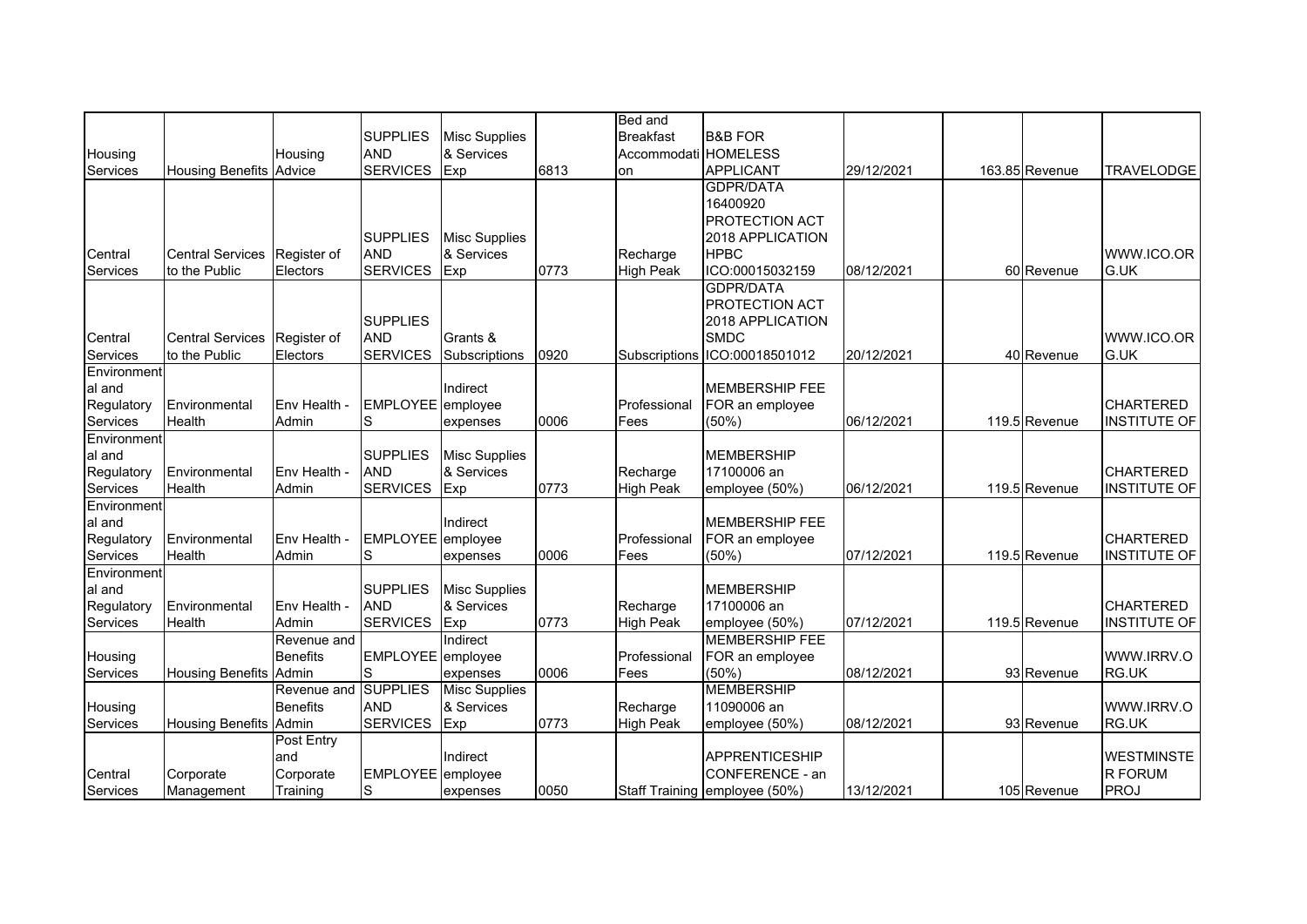|                 |                                | Post Entry       |                   |                      |      |                  |                       |            |               |                   |
|-----------------|--------------------------------|------------------|-------------------|----------------------|------|------------------|-----------------------|------------|---------------|-------------------|
|                 |                                | and              | <b>SUPPLIES</b>   | <b>Misc Supplies</b> |      |                  | <b>APPREN CONF</b>    |            |               | <b>WESTMINSTE</b> |
| Central         | Corporate                      | Corporate        | <b>AND</b>        | & Services           |      | Recharge         | 16110050 - an         |            |               | R FORUM           |
| <b>Services</b> | Management                     | Training         | <b>SERVICES</b>   | Exp                  | 0773 | <b>High Peak</b> | employee (50%)        | 13/12/2021 | 105 Revenue   | <b>PROJ</b>       |
|                 |                                |                  |                   | Indirect             |      |                  | <b>MEMBERSHIP FEE</b> |            |               |                   |
| Central         | Corporate                      |                  | EMPLOYEE employee |                      |      | Professional     | FOR an employee       |            |               |                   |
| Services        | Management                     | Audit            | S                 | expenses             | 0006 | Fees             | (50%                  | 16/12/2021 | 135 Revenue   | <b>ACCA</b>       |
|                 |                                |                  | <b>SUPPLIES</b>   | <b>Misc Supplies</b> |      |                  | <b>MEMBERSHIP</b>     |            |               |                   |
| Central         | Corporate                      |                  | <b>AND</b>        | & Services           |      | Recharge         | 13050006 an           |            |               |                   |
| Services        | Management                     | Audit            | <b>SERVICES</b>   | Exp                  | 0773 | <b>High Peak</b> | employee (50%)        | 16/12/2021 | 135 Revenue   | <b>ACCA</b>       |
|                 |                                |                  |                   | Indirect             |      |                  | <b>MEMBERSHIP FEE</b> |            |               |                   |
|                 | Development                    | Development      | EMPLOYEE employee |                      |      | Professional     |                       |            |               | <b>ROYAL TOWN</b> |
| Planning        |                                |                  |                   |                      |      |                  | FOR an employee       |            |               |                   |
| Services        | Control                        | Control          | S                 | expenses             | 0006 | Fees             | (50%                  | 17/12/2021 | 80.5 Revenue  | <b>PLANNING</b>   |
|                 |                                |                  | <b>SUPPLIES</b>   | Misc Supplies        |      |                  | <b>MEMBERSHIP</b>     |            |               |                   |
| Planning        | Development                    | Development      | <b>AND</b>        | & Services           |      | Recharge         | 11200006R an          |            |               | <b>ROYAL TOWN</b> |
| Services        | Control                        | Control          | <b>SERVICES</b>   | Exp                  | 0773 | <b>High Peak</b> | employee (50%)        | 17/12/2021 | 80.5 Revenue  | <b>PLANNING</b>   |
|                 |                                |                  |                   | Indirect             |      |                  | <b>MEMBERSHIP FEE</b> |            |               |                   |
| Central         | Corporate                      | Corporate        | EMPLOYEE employee |                      |      | Professional     | FOR an employee       |            |               | WWW.IRRV.O        |
| Services        | Management                     | Policy           | S                 | expenses             | 0006 | Fees             | (50%)                 | 22/12/2021 | 103 Revenue   | RG.UK             |
|                 |                                |                  | <b>SUPPLIES</b>   | <b>Misc Supplies</b> |      |                  | <b>MEMBERSHIP</b>     |            |               |                   |
| Central         | Corporate                      | Corporate        | <b>AND</b>        | & Services           |      | Recharge         | 13790006 an           |            |               | WWW.IRRV.O        |
| Services        | Management                     | Policy           | <b>SERVICES</b>   | Exp                  | 0773 | <b>High Peak</b> | employee (25%)        | 22/12/2021 | 103 Revenue   | RG.UK             |
|                 |                                |                  |                   | Indirect             |      |                  | <b>MEMBERSHIP FEE</b> |            |               |                   |
| Central         | Corporate                      | Customer         | EMPLOYEE employee |                      |      | Professional     | FOR an employee       |            |               | WWW.IRRV.O        |
| Services        | Management                     | <b>Services</b>  | S                 | expenses             | 0006 | Fees             | (50%                  | 22/12/2021 | 103 Revenue   | RG.UK             |
|                 |                                |                  | <b>SUPPLIES</b>   | <b>Misc Supplies</b> |      |                  | <b>MEMBERSHIP</b>     |            |               |                   |
| Central         | Corporate                      | Customer         | <b>AND</b>        | & Services           |      | Recharge         | 13200006 an           |            |               | WWW.IRRV.O        |
| Services        | Management                     | Services         | <b>SERVICES</b>   | Exp                  | 0773 | <b>High Peak</b> | employee (25%)        | 22/12/2021 | 103 Revenue   | RG.UK             |
|                 |                                |                  |                   | Indirect             |      |                  | <b>MEMBERSHIP FEE</b> |            |               |                   |
| Housing         |                                | Housing          | EMPLOYEE employee |                      |      | Professional     | FOR an employee       |            |               |                   |
| Services        | <b>Housing Benefits</b>        | Advice           | S                 | expenses             | 0006 | Fees             | (25%)                 | 23/12/2021 | 172 Revenue   | <b>CIH</b>        |
|                 |                                |                  | <b>SUPPLIES</b>   | <b>Misc Supplies</b> |      |                  | <b>MEMBERSHIP</b>     |            |               |                   |
| Housing         |                                | Housing          | <b>AND</b>        | & Services           |      | Recharge         | 11130006 an           |            |               |                   |
| Services        | <b>Housing Benefits Advice</b> |                  | <b>SERVICES</b>   | Exp                  | 0773 | <b>High Peak</b> | employee (50%)        | 23/12/2021 | 172 Revenue   | <b>CIH</b>        |
|                 |                                |                  |                   | Indirect             |      |                  | <b>MEMBERSHIP FEE</b> |            |               |                   |
| Central         |                                | Executive        | EMPLOYEE employee |                      |      | Professional     |                       |            |               |                   |
|                 | Corporate                      |                  |                   |                      |      |                  | FOR an employee       |            |               |                   |
| Services        | Management                     | <b>Directors</b> | S                 | expenses             | 0006 | Fees             | (50%                  | 23/12/2021 | 114.5 Revenue | <b>CIH</b>        |
|                 |                                |                  | <b>SUPPLIES</b>   | <b>Misc Supplies</b> |      |                  | <b>MEMBERSHIP</b>     |            |               |                   |
| Central         | Corporate                      | Executive        | <b>AND</b>        | & Services           |      | Recharge         | 11050006 an           |            |               |                   |
| Services        | Management                     | <b>Directors</b> | SERVICES Exp      |                      | 0773 | <b>High Peak</b> | employee (50%)        | 23/12/2021 | 114.5 Revenue | <b>CIH</b>        |